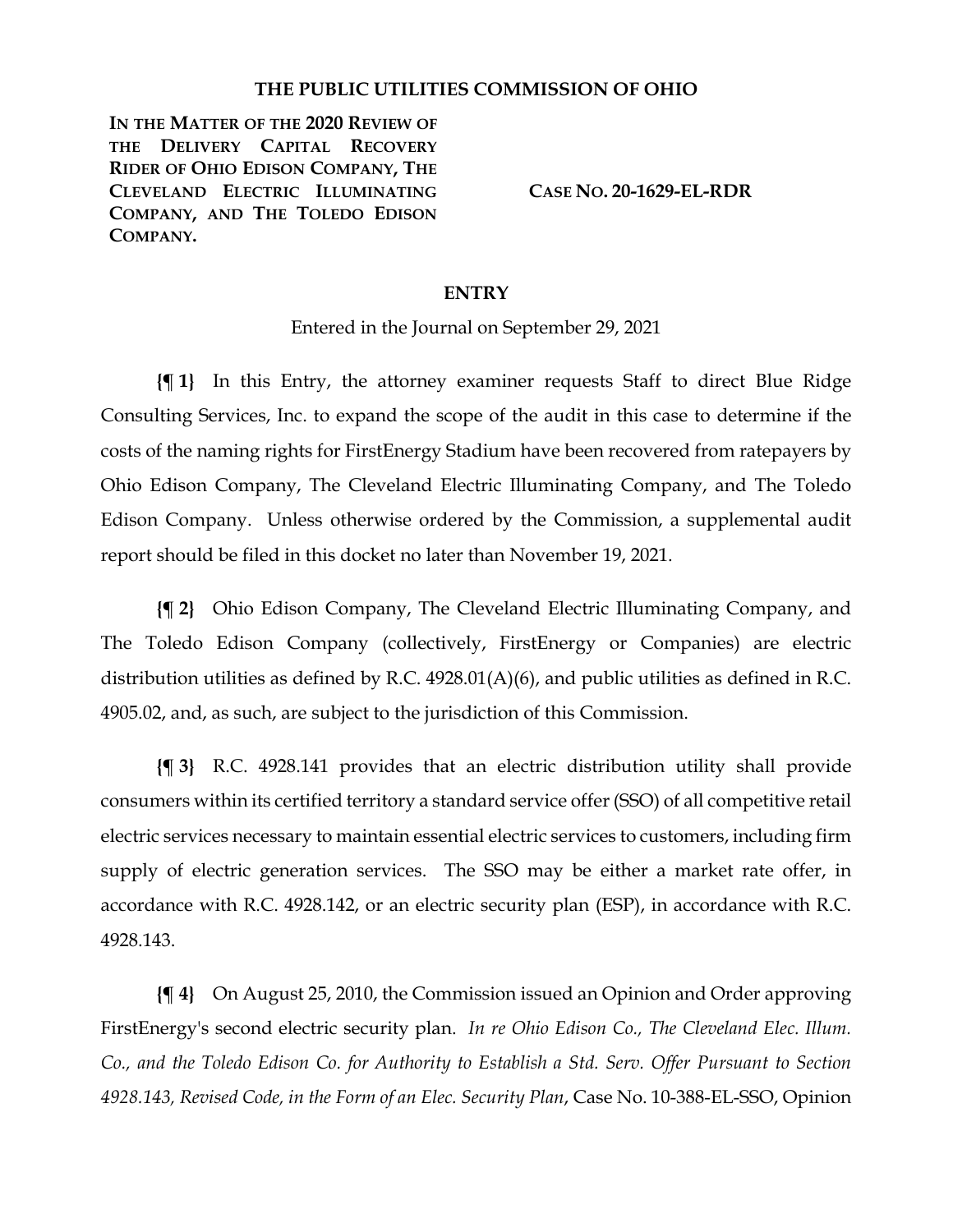and Order (Aug. 25, 2010) (*ESP II Case*). In that Order, the Commission approved a joint stipulation, as modified, authorizing FirstEnergy to establish a delivery capital recovery rider (Rider DCR) effective January 1, 2012. Additionally, under the terms of the stipulation, FirstEnergy agreed to submit to an annual audit review process of Rider DCR. Subsequently, on July 18, 2012, in Case No. 12-1230-EL-SSO, the Commission issued an Order approving a joint stipulation extending, with modification, the terms of the joint stipulation approved by the Commission in the *ESP II Case*. *In re Ohio Edison Co., The Cleveland Elec. Illum. Co., and the Toledo Edison Co. for Authority to Provide for a Std. Serv. Offer Pursuant to Section 4928.143, Revised Code, in the Form of an Elec. Security Plan,* Case No. 12- 1230-EL-SSO, Opinion and Order (July 18, 2012) (*ESP III Case*). Thereafter, by Order issued on March 31, 2016, in Case No. 14-1297-EL-SSO, the Commission approved an extension, with modification, of FirstEnergy's Rider DCR. *In re Ohio Edison Co., The Cleveland Elec. Illum. Co., and the Toledo Edison Co. for Authority to Provide for a Std. Serv. Offer Pursuant to Section 4928.143, Revised Code, in the Form of an Elec. Security Plan*, Case No. 14-1297-EL-SSO, Opinion and Order (Mar. 31, 2016) (*ESP IV Case*).

**{¶ 5}** On November 4, 2020, the Commission issued an Entry directing Staff to issue a request for proposal for the audit services necessary to assist with the compliance audit of the Companies. Prospective bidders were directed by the Commission to submit proposals to Staff by December 2, 2020.

**{¶ 6}** By Entry issued December 16, 2020, the Commission selected Blue Ridge Consulting Services, Inc. (Blue Ridge) from the submitted proposals to complete the required audit services.

**{¶ 7}** According to the timeline ordered by the Commission, Blue Ridge was required to submit a draft audit report to Staff by May 5, 2021, and file a final audit report with the Commission by May 17, 2021.

**{¶ 8}** By Entry issued March 10, 2021, the Commission granted a request from Staff and directed Blue Ridge to expand the scope of the audit to include payments made to a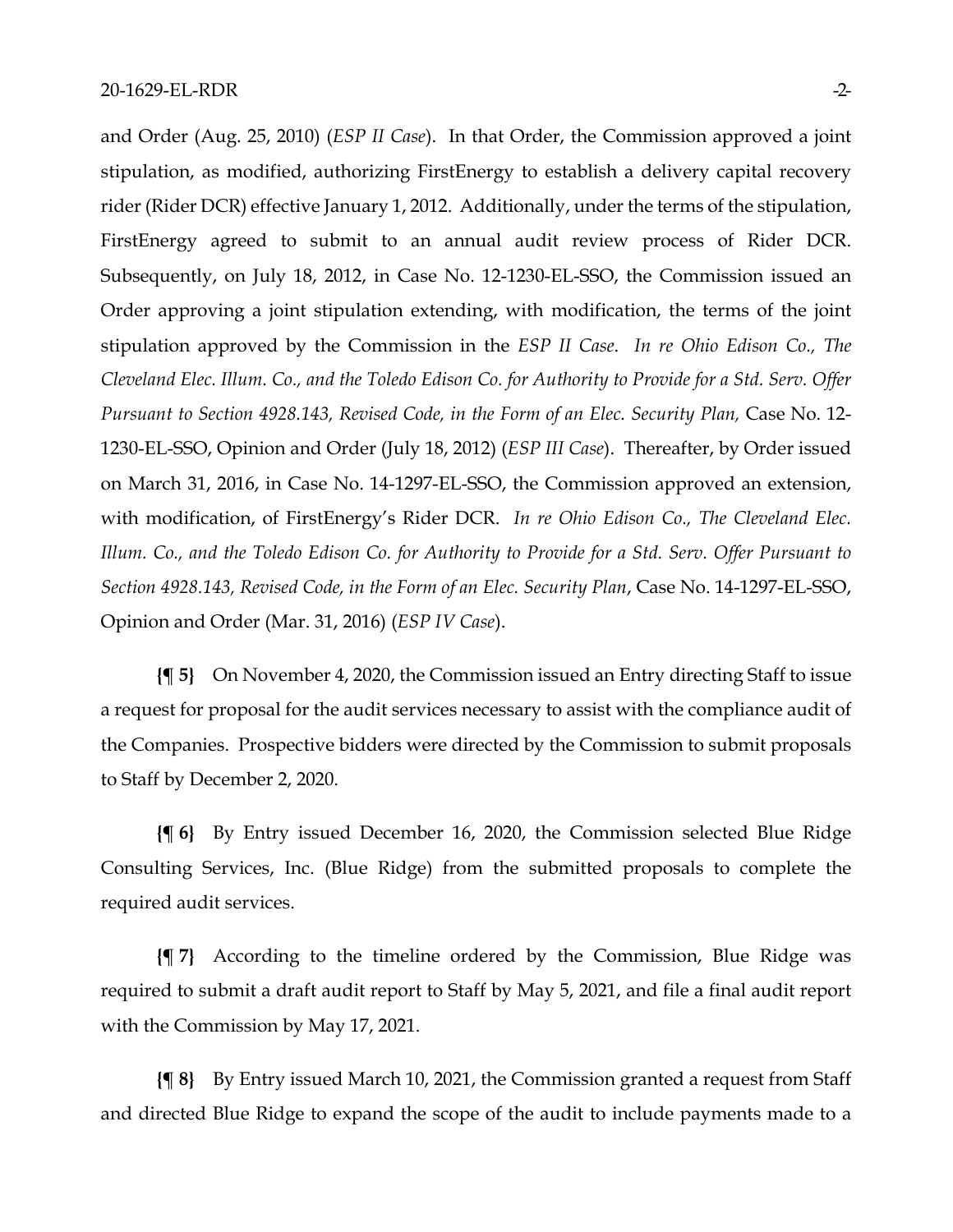number of vendors disclosed by FirstEnergy Corp. in its annual 10-K filing with the Securities and Exchange Commission. Blue Ridge filed the final audit report with the Commission on August 3, 2021.

**{¶ 9}** The attorney examiner notes that questions have been raised regarding whether the costs of the naming rights for FirstEnergy Stadium have been recovered from ratepayers served by the Companies. Institutional and promotional advertising does not provide a direct primary benefit to customers, and the costs of such advertising should not be recovered in rates. Therefore, the attorney examiner requests Staff to direct Blue Ridge to expand the scope of the audit in this case to determine if the costs of the naming rights for FirstEnergy Stadium have been recovered from ratepayers by the Companies. Unless otherwise ordered by the Commission, a supplemental audit report should be filed in this docket no later than November 19, 2021.

**{¶ 10}** The attorney examiner notes that this Entry does not extend or otherwise impact any previously-ordered due dates for comments in this case.

**{¶ 11}** It is, therefore,

**{¶ 12}** ORDERED, That Blue Ridge expand the scope of the audit in this case to determine if the costs of the naming rights for FirstEnergy Stadium have been recovered from ratepayers by the Companies. It is, further,

**{¶ 13}** ORDERED, That, unless otherwise ordered by the Commission, a supplemental audit report be filed in this docket no later than November 19, 2021. It is, further,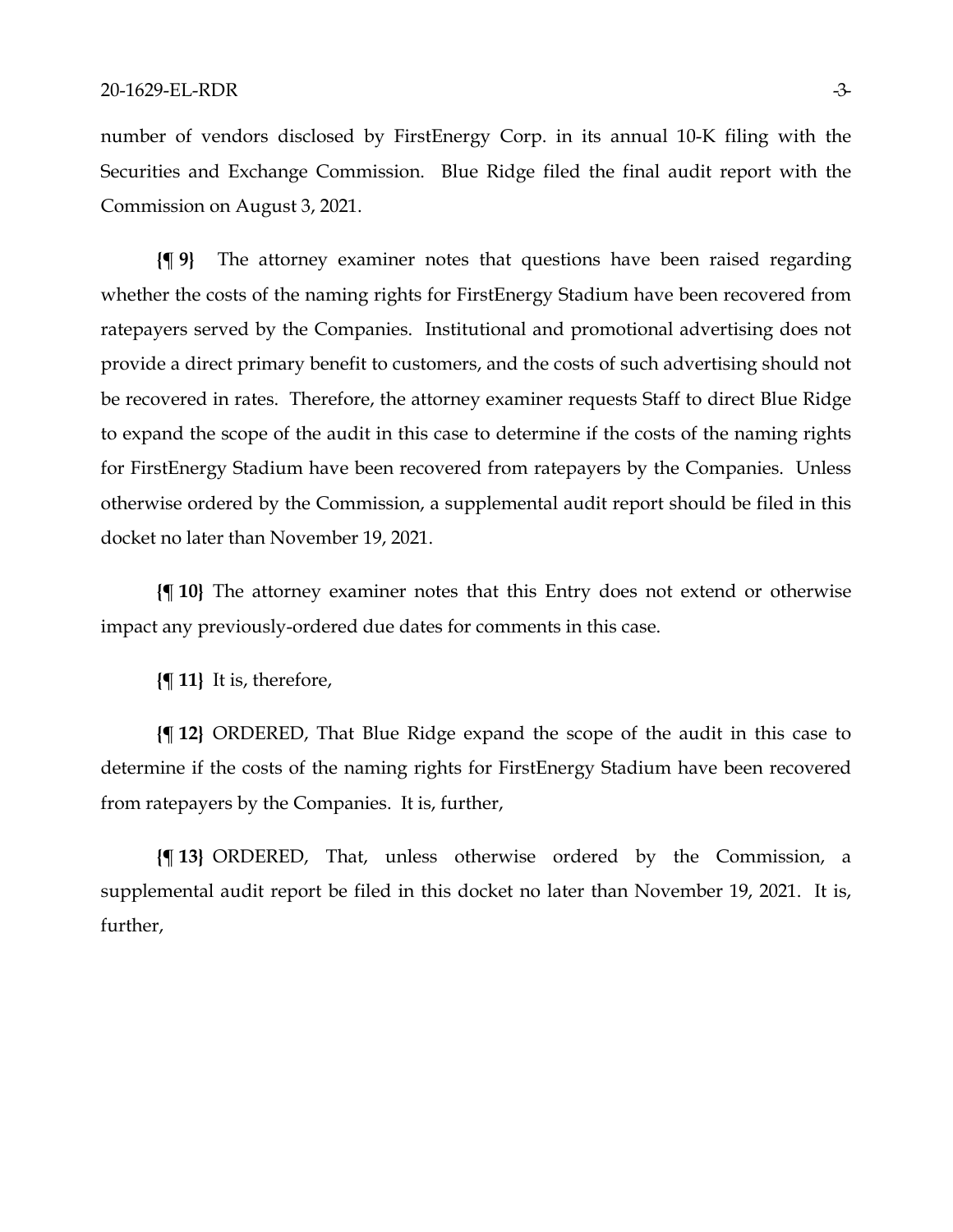**{¶ 14}** ORDERED, That a copy of this Entry be served upon all parties of record.

## THE PUBLIC UTILITIES COMMISSION OF OHIO

*/s/Gregory A. Price*

By: Gregory A. Price Attorney Examiner

NJW/hac